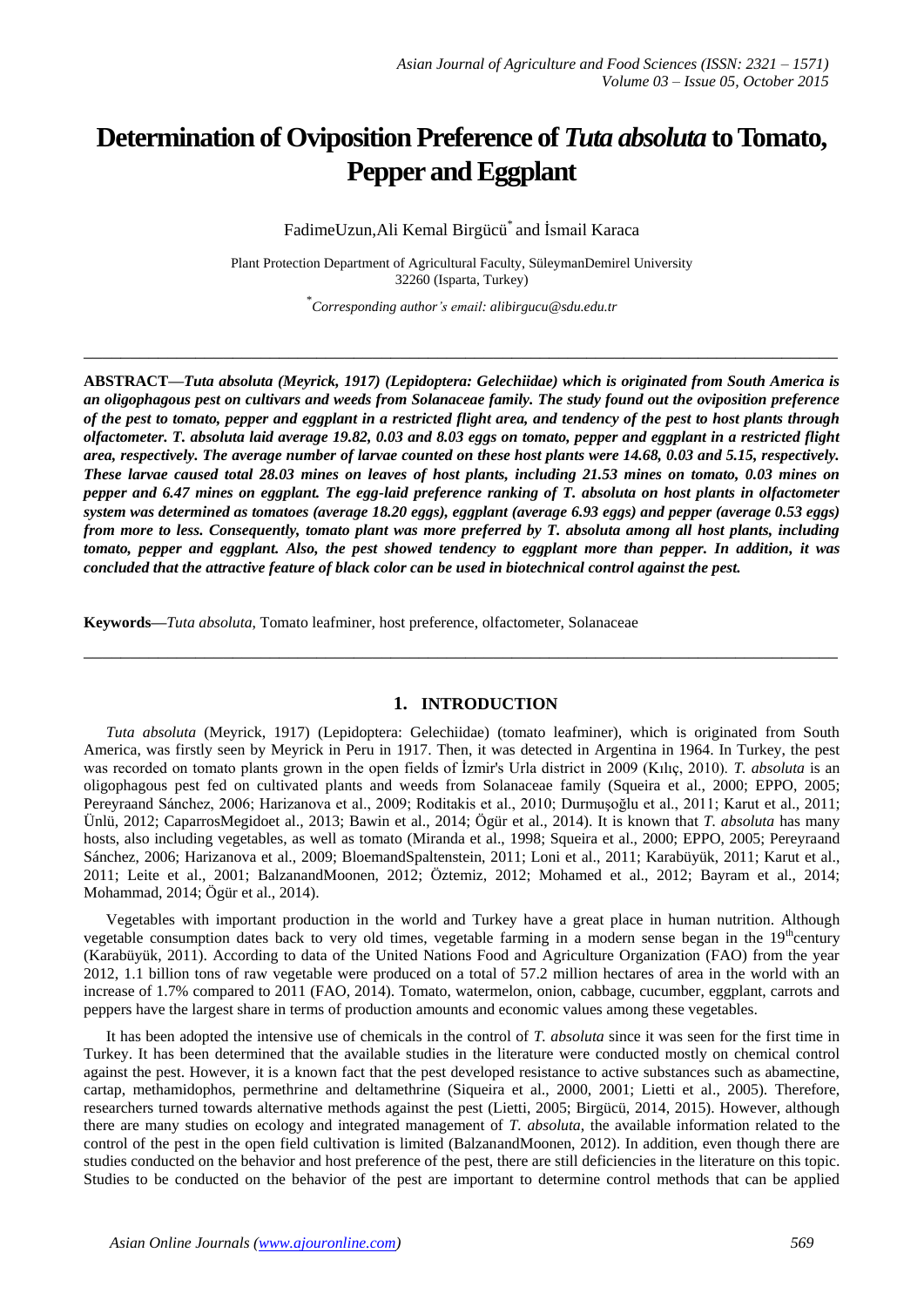against the pest and to increase the success rate of these control methods.

For the reasons mentioned above, it was aimed to determine egg-laying preferences of *T. absoluta* on its different host plants, including tomato, pepper and eggplant, in the scope of this study. To this end, egg-laying preferences of *T. absoluta* adults on aforesaid plants in a restricted flight area and the number of mines formed by hatched larvae were identified. Also, tendencies of the adults to these host plants through olfactometer system with one input and four output ends were determined.

# **2. MATERIAL AND METHODS**

#### *2.1 Productions of plants and Tuta absoluta*

Tomato (*Solanum lycopersicum* L.) (var. Alexander), pepper (*Capsicum annuum* L.) (var. Hunty 180) and eggplant (*Solanum melongena* L.) (var. Phaselis F1) seedlings were sown in 1.5 l plastic pots containing a mixture of soil and peat (1:1 v/v). Larvae and adults of *Tuta absoluta* (Meyrick, 1917) (Lepidoptera: Gelechiidae) collected from tomato greenhouses in Antalya in 2014 were brought to laboratory within culture plates containing plant parts. Leaves of tomato plants reached 15–20 cm height were infected with these larvae brought to the laboratory, gently using the fine paintbrush. Daily maintenance and control for the plant and the pest were done regularly, and irrigation was made when considered necessary. Tomato plants in climate rooms were renovated if needed in order to increase pest population and ensure the continuity of insect stock culture. No fertilizer and chemical control against any pest or pathogen was performed during plant production. The conditions of climate rooms performed productions of plants and *T. absoluta* were set to 26±1ºC temperature, 60±5% RH and 16:8 h photoperiod. Also, all experiments were conducted under the same conditions in the laboratory.

#### *2.2 Establishment of the experiment on the oviposition preference of the pest in a restricted flight area*

In the experiment regarding egg-laying preferences of the pestin a restricted flight area, tomato, pepper and eggplant grown in 1.5 l plastic pots were positioned so as to form a "triangle" in a plexiglass cage in 30x50x60 cm dimensions, of which the upper and lateral sides covered by net. Then, an opened falcon tube containing 15 adults of *T. absoluta* was placed at the center of this triangle. The experiment was repeated 60 times in a specific order so as to coincide in equal number from each plant to each corner of the triangle. The adults were taken back from the cage by a mouth aspirator after 3 days of experiment establishment, and eggs laid by the adults on the plants were counted. Also, after 10 days of experiment establishment, the number of hatched larvae from these eggs and the number of mines formed by hatched larvae were recorded.

#### *2.3 Establishment of the experiment on the host-preference of the pest in the olfactometer system*

Primarily, 12 adults of *T. absoluta* were sucked into a 50 ml transparent falcon tube by using a mouth aspirator from the pest stock culture. Then, leaves of tomato, pepper and eggplant in 0.75 g pieces were placed in falcon tubes, of which bottom side was perforated 20-25 times by an insect pin no: 2 to allow air flow. Later, the falcon tubes with leaf piece were connected to an olfactometer with one input and four output arms, consisting of glass tubes in 50 cm length and 2 cm diameter. Next, an empty transparent falcon tube was fixed to last output end of the olfactometer as a control. Finally, the falcon tube with insects was attached to the input end of the olfactometer. After connecting all falcon tubes to the olfactometer, the individuals passed forward from 10 cm distance in a 50 cm output arm of the olfactometer were considered and recorded to be prone to the plants. The experiment was repeated 60 times in a specific order so as to coincide in equal number from each falcon tube used for the plants and control to each output end of the olfactometer. The olfactometer was cleaned with 96% alcohol and distilled water before each iteration. In addition, the number of the eggs laid to leaf pieces by female adults was separately counted at the end of each iteration.

# *2.4 Establishment of the experiment on the tendency of the pest to binary combinations of the host plants in the olfactometer system*

Two of perforated falcon tubes with 0.75 g leaf pieces of tomato, pepper and eggplant were installed to two of four output ends of the olfactometer in a binary combination while closing other two output ends. Then, a falcon tube with 10 adults of the pest was connected to the input end of the olfactometer. After connecting all falcon tubes to the olfactometer, the individuals passed forward from 10 cm distance in a 50 cm output arm of the olfactometer were considered and recorded to be prone to the plants. As in the previous experiment, the closed ends and each falcon tube used for the plants were iteratively attached in a specific order so as to coincide in equal number to each output end of the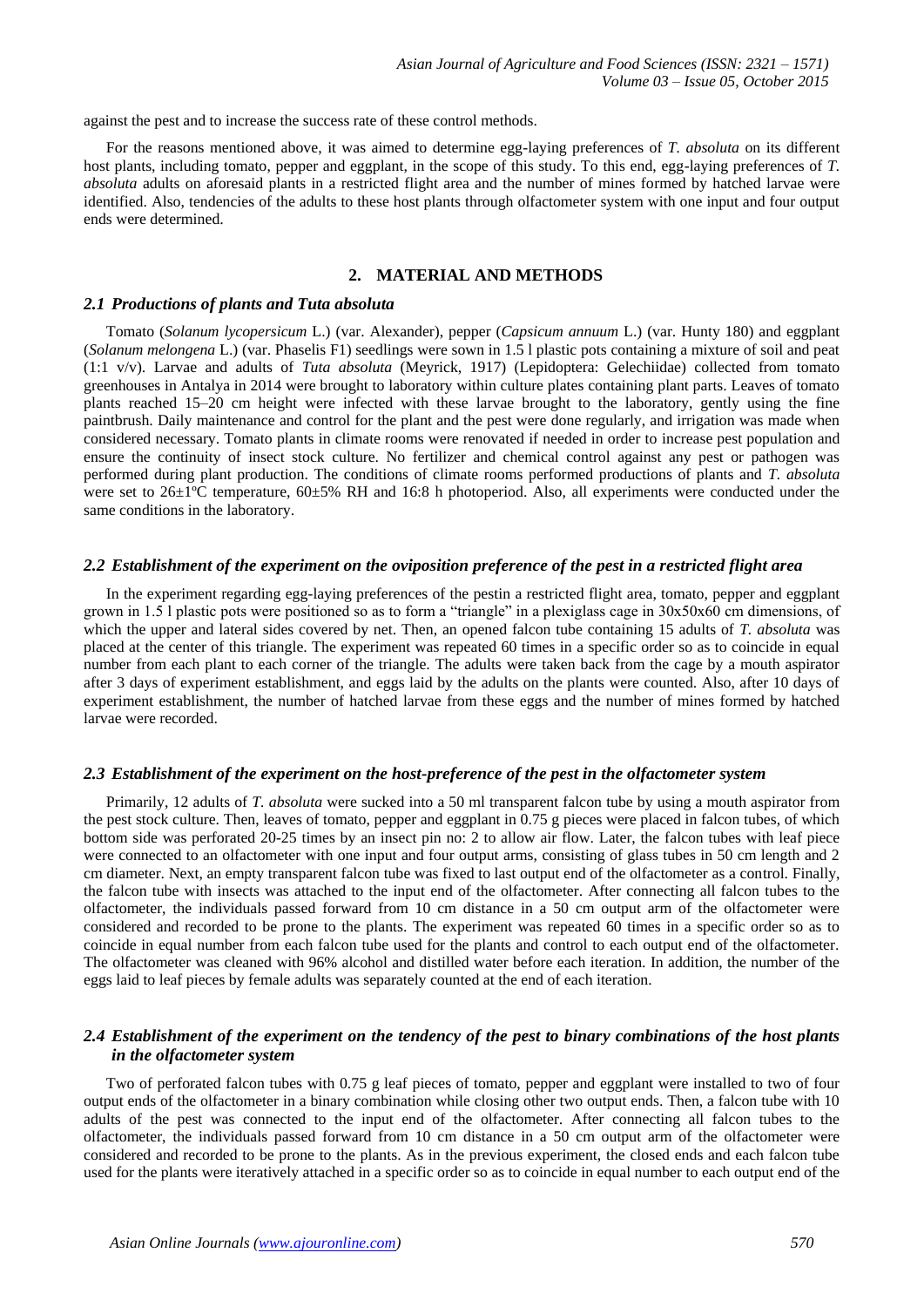olfactometer. The olfactometer was cleaned with 96% alcohol and distilled water before each iteration.

#### *2.5 Establishment of the experiment on the preference of the pest between the color and host plants*

In this experiment, an empty transparent falcon tube as a control and an empty falcon tube covered with black tape were fixed to two output ends of the olfactometer. Then, two of perforated falcon tubes with 0.75 g leaf pieces of tomato and eggplant were installed to other two ends. Next, the falcon tube with 12 adults of the pest was secured to the input end of the olfactometer. After connecting all falcon tubes to the olfactometer, the individuals passed forward from 10 cm distance in a 50 cm output arm of the olfactometer were considered and recorded to be prone to the plants. As in previous experiment, black and control falcon tubes, and falcon tubes containing plant parts were iteratively attached in a specific order so as to coincide in equal number to each output end of the olfactometer. The olfactometer was cleaned with 96% alcohol and distilled water before each iteration.

#### *2.6 Statistical data analyses*

Observations in the experiment on the oviposition preference of the pest in a restricted flight area were carried out at the 3rd and 10th days after experiment establishment. As for the experiment performed using the olfactometer, censuses were done 6 times, including at the 1<sup>st</sup>, 3<sup>rd</sup>, 5<sup>th</sup>, 7<sup>th</sup>, 9<sup>th</sup> and 24<sup>th</sup> hours after experiment establishment. Also, in the experiment on the host-preference of the pest in the olfactometer system, the number of the eggs laid to leaf pieces by female adults was separately counted at the end of each replication.

The experiments on the oviposition preference in a restricted flight, the host-preference in the olfactometer and the preference between the color and host plants in the olfactometer were repeated 60 times. However, each experiment on the tendency of the pest to binary combinations of the host plants in the olfactometer was carried out in 20 replications.

The data obtained from all experiments were firstly subjected to homogeneity test and Kolmogorov-Smirnov or Shapiro-Wilk normality tests. Then, Kruskal-Wallis H test (Kruskal, 1952; Kruskaland Wallis, 1952) was applied to the data, which were understood as non-parametric, to determine whether the difference between groups. Finally, Mann-Whitney U test (Mann and Whitney, 1947; Zar, 1996) was conducted by applying Bonferroni correction (VialatteandCichocki, 2008) to determine that the difference was caused by which group or groups. The statistical data analyses were done by using IBM® SPSS® Statistics (Version 20.0, August 2011, SPSS Inc., Chicago, IL, USA.) software package.

### **3. RESULTS AND DISCUSSION**

### *3.1 Oviposition preference of the pest in a restricted flight area*

The results of the data analyses showed that there were significant differences between the number of eggs laid by *Tuta absoluta* adults, the number of survival hatched larvae from these eggs and the number of mines formed by these larvae on tomato, pepper and eggplant in the restricted flight area. Considering the data of mean ranks in Table 1, it was seen that the pest preferred primarily tomato, secondly eggplant and finally pepper in respect to the number of eggs, larvae and mines (Table 1).

| $\frac{1}{2}$       | <b>Plants</b>   | N  | <b>Means</b>      | <b>Standard</b><br>deviation | Mean<br>rank | df             | $\mathbf H$ | р     |
|---------------------|-----------------|----|-------------------|------------------------------|--------------|----------------|-------------|-------|
|                     | <b>Tomato</b>   | 60 | 19.82 a           | 16.633                       | 141.79       |                |             |       |
| Number<br>of eggs   | <b>Pepper</b>   | 60 | 0.03c             | 0.181                        | 30.55        | $\mathfrak{D}$ | 144.179     | 0.000 |
|                     | <b>Eggplant</b> | 60 | 8.03 <sub>b</sub> | 10.253                       | 99.16        |                |             |       |
|                     | <b>Tomato</b>   | 60 | 14.68a            | 11.861                       | 142.03       |                |             |       |
| of larvae<br>Number | <b>Pepper</b>   | 60 | 0.03c             | 0.181                        | 33.75        | C              | 136.785     | 0.000 |
|                     | Eggplant        | 60 | 5.15 <sub>b</sub> | 7.265                        | 95.73        |                |             |       |
|                     | <b>Tomato</b>   | 60 | 21.53a            | 18.192                       | 142.00       |                |             |       |
| of mines<br>Number  | Pepper          | 60 | 0.03c             | 0.181                        | 33.72        | $\mathcal{D}$  | 136.728     | 0.000 |
|                     | Eggplant        | 60 | 6.47 <sub>b</sub> | 7.862                        | 95.78        |                |             |       |

**Table 1:** The mean numbers of eggs, larvae and mines of *Tuta absoluta* on tomato, pepper and eggplant plants in a restricted flight area\*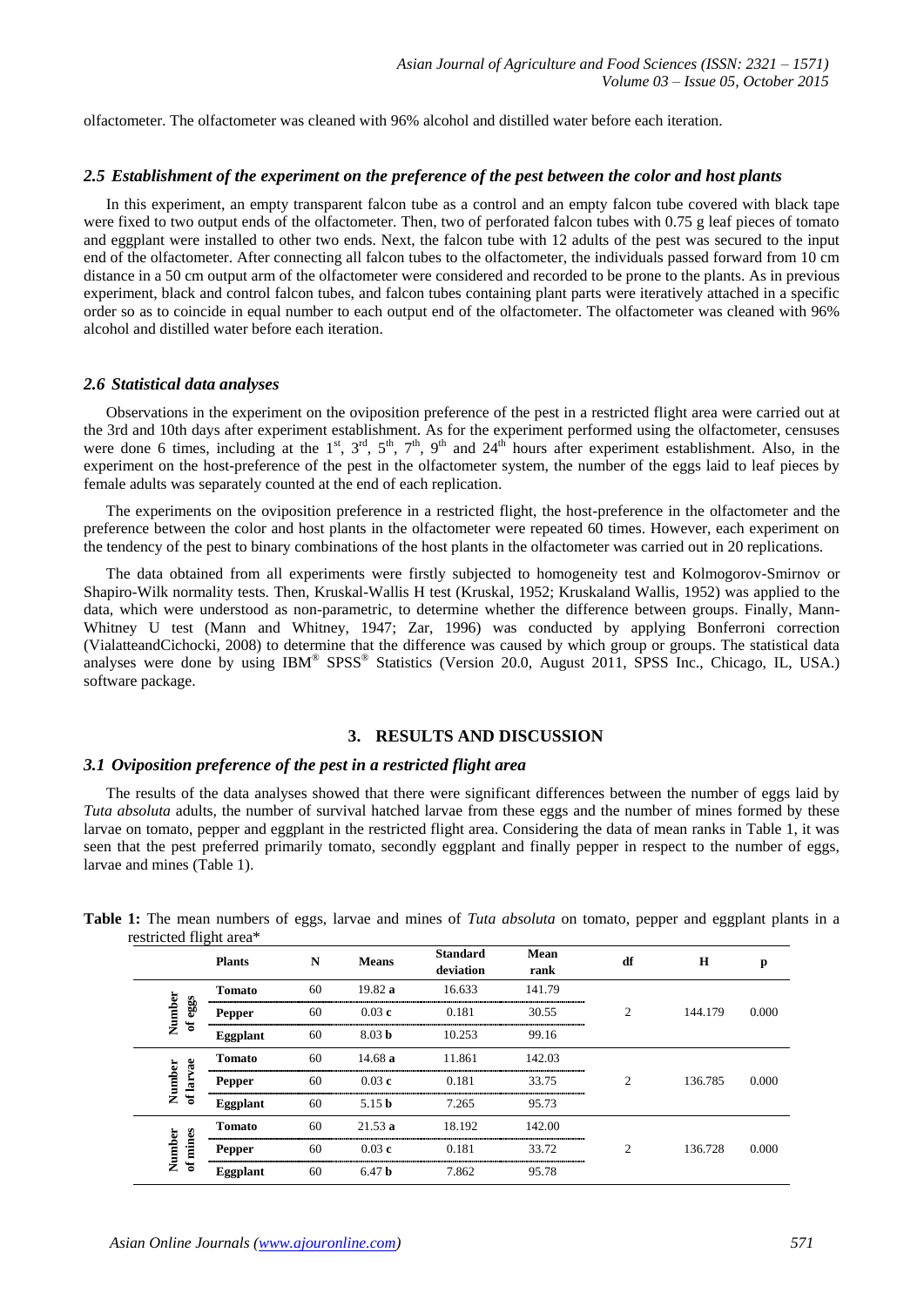\*The means followed by the same letters within the same column for each numbers of eggs, larvae and mines are not significantly different from each other according to the Mann-Whitney U test (p>0.0167) conducted by applying Bonferroni correction after performing the Kruskal-Wallis H test (p>0.05).

A study conducted by Pereyraand Sanchez (2006) regarding the impact of host plant on development of *T. absoluta* determined that the development of the pest on tomato plant was better than that on potato plant. Karabüyük (2011) studied on the population development, spread and hosts of *T. absoluta* in the vegetable fields of the Eastern Mediterranean region, and stated that the pest damaged further to tomato rather than eggplant, *Convolvulus* spp. and *Solanum nigrum*. In addition, the results of several studies demonstrated that the pest caused highly damage in open field and greenhouse tomato cultivations. In the study of Portakaldalı et al. (2013a) in regard with population monitoring of *T. absoluta* and its natural enemies in open field tomatoes cultivation in Adana, It was found that adult and immature stage populations of the pest showed an increasing during the season, even 15-fold increasing at the end of the season according to starting was determined. Also, in this study, it was pointed out that larvae of the pest have formed more mines and damage as they developed. Likewise, several studies were decelerated that the density of the pest showed initially a slow increase, but a rapid increase in subsequent periods (Leite et al., 2004; Karut et al., 2011; Portakaldalı et al., 2013b).

## *3.2 Host-preference of the pest in the olfactometer system*

It was understood that numbers of *T. absoluta* adults tended towards leaf pieces of host plants and transparent tube (Control tube) in the olfactometer system at the  $1^{st}$ ,  $3^{rd}$ ,  $5^{th}$ ,  $7^{th}$ ,  $9^{th}$  and  $24^{th}$  hours were statistically different. Additionally, tomato was the most preferred plant by the pest, followed by eggplant and control tube (Table 2).

| Table 2: The mean numbers of Tuta absoluta adults showed tendency to parts of tomato, pepper and eggplant at the $1st$ , |  |
|--------------------------------------------------------------------------------------------------------------------------|--|
| $3rd$ , $5th$ , $7th$ , $9th$ and $24th$ hours in the olfactometer system <sup>*</sup>                                   |  |

|                         | <b>Plants</b>   | N  | <b>Means</b>      | <b>Standard</b><br>deviation | Mean<br>rank | df | $\bf H$ | P     |
|-------------------------|-----------------|----|-------------------|------------------------------|--------------|----|---------|-------|
|                         | <b>Tomato</b>   | 60 | 4.63a             | 1.594                        | 255.06       |    |         |       |
|                         | Pepper          | 60 | 1.33c             | 0.914                        | 92.87        |    |         |       |
| $1^{\rm st}$ hour       | Eggplant        | 60 | 2.75 <sub>b</sub> | 0.985                        | 184.51       | 4  | 161.350 | 0.000 |
|                         | Control         | 60 | 1.90c             | 1.231                        | 127.09       |    |         |       |
|                         | Other           | 60 | 1.38c             | 0.739                        | 92.98        |    |         |       |
|                         | <b>Tomato</b>   | 60 | 4.97 a            | 1.484                        | 263.13       |    |         |       |
|                         | <b>Pepper</b>   | 60 | 1.22c             | 0.922                        | 88.50        |    |         |       |
| $3^{\rm rd}\, \rm hour$ | Eggplant        | 60 | 2.83 <sub>b</sub> | 0.905                        | 189.63       | 4  | 187.970 | 0.000 |
|                         | <b>Control</b>  | 60 | 1.73c             | 1.071                        | 122.60       |    |         |       |
|                         | Other           | 60 | 1.23c             | 0.698                        | 88.63        |    |         |       |
|                         | <b>Tomato</b>   | 60 | 4.93a             | 1.448                        | 259.63       |    |         |       |
| $5^{th}$ hour           | Pepper          | 60 | $1.27$ cd         | 0,800                        | 93.53        |    |         |       |
|                         | Eggplant        | 60 | 3.05 <sub>b</sub> | 1.080                        | 197.88       | 4  | 190.618 | 0.000 |
|                         | <b>Control</b>  | 60 | 1.65c             | 1.087                        | 118.12       |    |         |       |
|                         | Other           | 60 | $1.12$ d          | 0.739                        | 83.34        |    |         |       |
|                         | <b>Tomato</b>   | 60 | 5.30a             | 1.465                        | 261.47       |    |         |       |
|                         | Pepper          | 60 | $1.05$ $cd$       | 0.852                        | 89.57        |    | 208.034 |       |
| $7^{\rm th}$ hour       | <b>Eggplant</b> | 60 | 3.28 <sub>b</sub> | 1.075                        | 204.98       | 4  |         | 0.000 |
|                         | Control         | 60 | 1.45c             | 0.946                        | 115.24       |    |         |       |
|                         | Other           | 60 | $0.92$ d          | 0.619                        | 81.24        |    |         |       |
|                         | <b>Tomato</b>   | 60 | 5.32a             | 1.479                        | 260.59       |    |         |       |
|                         | <b>Pepper</b>   | 60 | 1.08c             | 0.787                        | 94.58        |    |         |       |
| $9^{\rm th}$ hour       | <b>Eggplant</b> | 60 | 3.42 <sub>b</sub> | 1.109                        | 209.94       | 4  | 211.733 | 0.000 |
|                         | Control         | 60 | 1.28c             | 1.027                        | 106.72       |    |         |       |
|                         | Other           | 60 | 0.87c             | 0.650                        | 80.67        |    |         |       |
|                         | <b>Tomato</b>   | 60 | 5.43a             | 1.489                        | 261.01       |    |         |       |
|                         | Pepper          | 60 | $1.08$ $cd$       | 0.850                        | 98.07        |    |         |       |
| 24 <sup>th</sup> hour   | Eggplant        | 60 | 3.48 <sub>b</sub> | 1.081                        | 209.88       | 4  | 213.735 | 0.000 |
|                         | Control         | 60 | 1.28c             | 1.027                        | 108.20       |    |         |       |
|                         | Other           | 60 | $0.72$ d          | 0.715                        | 75.35        |    |         |       |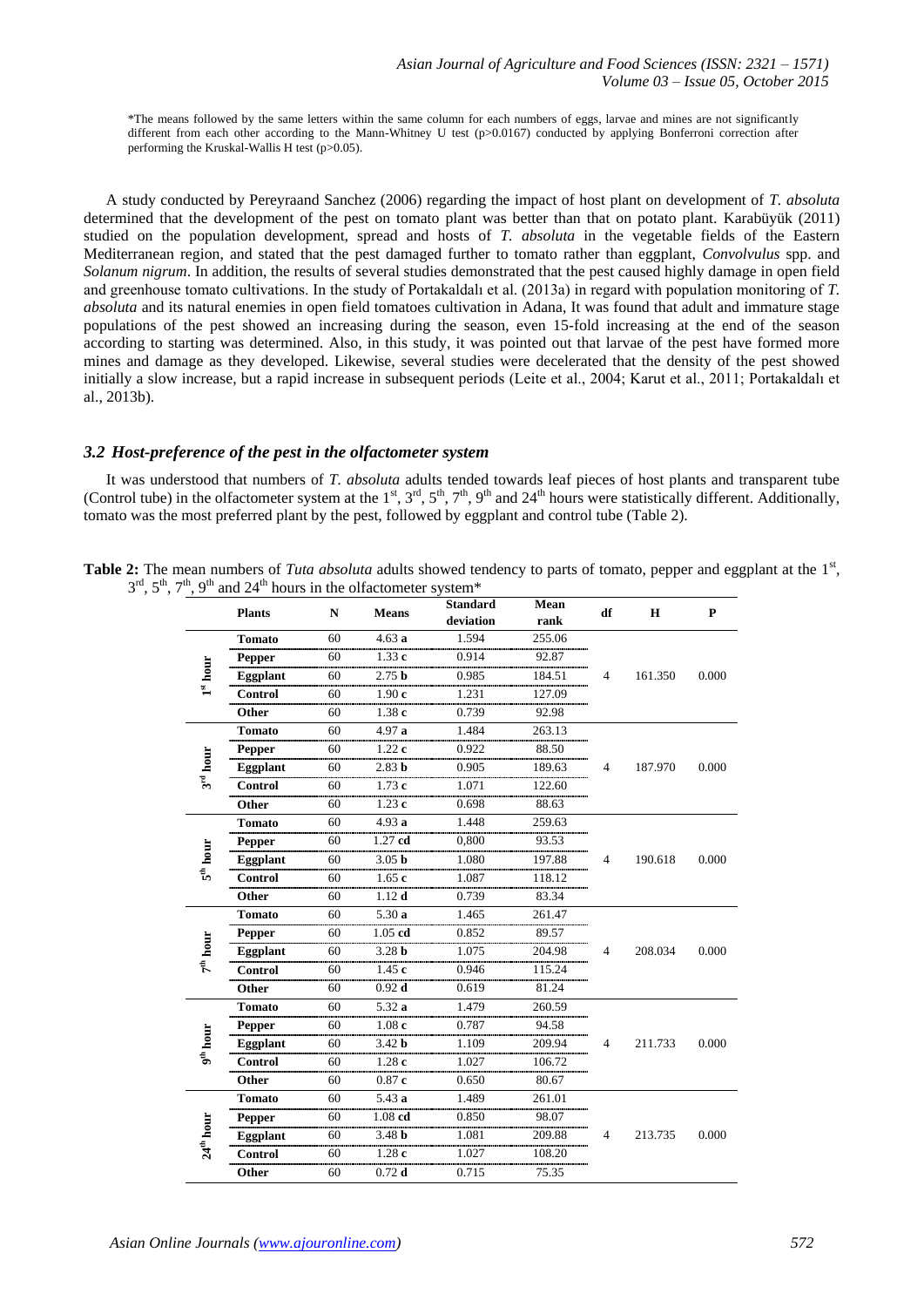\*The means followed by the same letters, including separately for each hour are not significantly different from each other according to the Mann-Whitney U test (p>0.005) conducted by applying Bonferroni correction after performing the Kruskal-Wallis H test  $(p>0.05)$ .

According to the results of statistical analyses, the mean numbers of eggs laid by *T. absoluta*to parts of tomato, pepper and eggplant in the olfactometer system at the end of all replications were statistically different from each other (Table 3).

**Table 3:** The mean numbers of eggs laid by *Tuta absoluta* on parts of tomato, pepper and eggplant in the olfactometer system\*

| <b>Plants</b>   | N               | <b>Means</b> | <b>Standard</b><br>deviation | Mean<br>rank | df | н       | n     |
|-----------------|-----------------|--------------|------------------------------|--------------|----|---------|-------|
| Tomato          | 60              | 18.20 a      | 20.164                       | 137.22       |    |         |       |
| <b>Pepper</b>   | 60              | 0.53c        | 0.812                        | 41.83        |    | 103.185 | 0.000 |
| <b>Eggplant</b> | ---------<br>60 | 6.93 h       | 14.816                       | 92.45        |    |         |       |

\*The means followed by the same letters are not significantly different from each other according to the Mann-Whitney U test  $(p>0.0167)$  conducted by applying Bonferroni correction after performing the Kruskal-Wallis H test  $(p>0.05)$ .

In a study of Proffit et al. (2011) conducted about effects of leaf volatiles of different tomato varieties on attraction and oviposition behavior of *T. absoluta*females, it was determined that tomato leaf odor encouraged mated females to fly upwind, followed by landing as well as egg-laying. Also, it was found that the pest preferred culture tomato variety, *Solanum lycopersicum* rather than wild tomato variety, *S. habrochaites*. Also in this present study, it was demonstrated that female adults of *T. absoluta*laid their eggs on leaf part of tomato more than those of eggplant and pepper as well as tendency in the olfactometer system. It was understood because *T. absoluta*laid more eggs on tomato than other host plants that the plant attracted the pest more than other plants by its leaf odor in the olfactometer system. Several studies proved that the pest preferred and caused damage further to tomato (Leite et al., 2001; Pereyraand Sánchez, 2006; BloemandSpaltenstein, 2011). Additionally, a field study performed in the Eastern Mediterranean region of Turkey identified that *T. absoluta* was found on tomato and eggplant among cultivated plants, *Solanum nigrum* and *Convolvulus* spp. among weeds, and the pest damaged on tomato and leaf part of the plant more than other plants and parts (Karabüyük, 2011). In a study conducted by TatlıandGöçmen (2011) on spread and population fluctuations of *T. absoluta* in tomato production fields of the Western Mediterranean region of Turkey, it was stated that the pest was common in tomato fields, especially at spring and fall seasons.

## *3.3 Tendency of the pest to binary combinations of the host plants*

The mean numbers of *T. absoluta* adults tended towards binary combinations of host plants in the olfactometer system at all observation times were significantly different. Based on the data obtained from the experiment conducted on the tendency of *T. absoluta* to binary combinations of the host plants, the tendency ranking of the pest from the most to the least was determined in the manner of tomato, eggplant and pepper (Table 4-6).

CaparrosMedigo et al. (2013) investigated the development of *T. absoluta* on four potato varieties. In this study, developments of *T. absoluta* on the most common four potato varieties, and one tomato plant were investigated under laboratory conditions, and it was reported that the pest had a potential to damage on potato. In another study entitled impact of plant volatiles from the Solanaceae family on host-finding behaviors of *T. absoluta*, females of the pest preferred to feed on "Moneymaker" tomato plant and "Cherlotte", "Nicola" and "Brintje" potato varieties from the most to the least, respectively (CaparrosMedigo et al., 2014).

However, lifetables of the pest on different host plants were formed, and some important bioecological characteristics which may be important in the pest management were calculated in several studies. In a study on the ecological life table of *T. absoluta* performed by Miranda et al. (1998), mortalities at egg, larvae and adult stages were computed, and the biggest mortality was found at egg stage of the pest. Also, development time of the pest showed difference based on tomato variety in the studies on biological characteristics of the pest on different tomato varieties (ÇekinandYaşar, 2015; GharekhaniandSalek-Ebrahimi, 2014; Tosun, 2014). A study of Bawin et al. (2014) demonstrated that *T. absoluta* preferred clean tomato plant for egg-laying, more than tomato plants infected 10 and 20 larvae. It was showed that the pest could not be attracted by odor of wounded plants. However, females of the pest were influenced to lay their eggs on the plant by larval density. Nevertheless, this present study proved that the pest was attracted by odor of wounded leaf pieces of tomato plant in olfactory system, and females of the pest preferred tomato leaf for egg deposition, followed by eggplant and pepper leaves.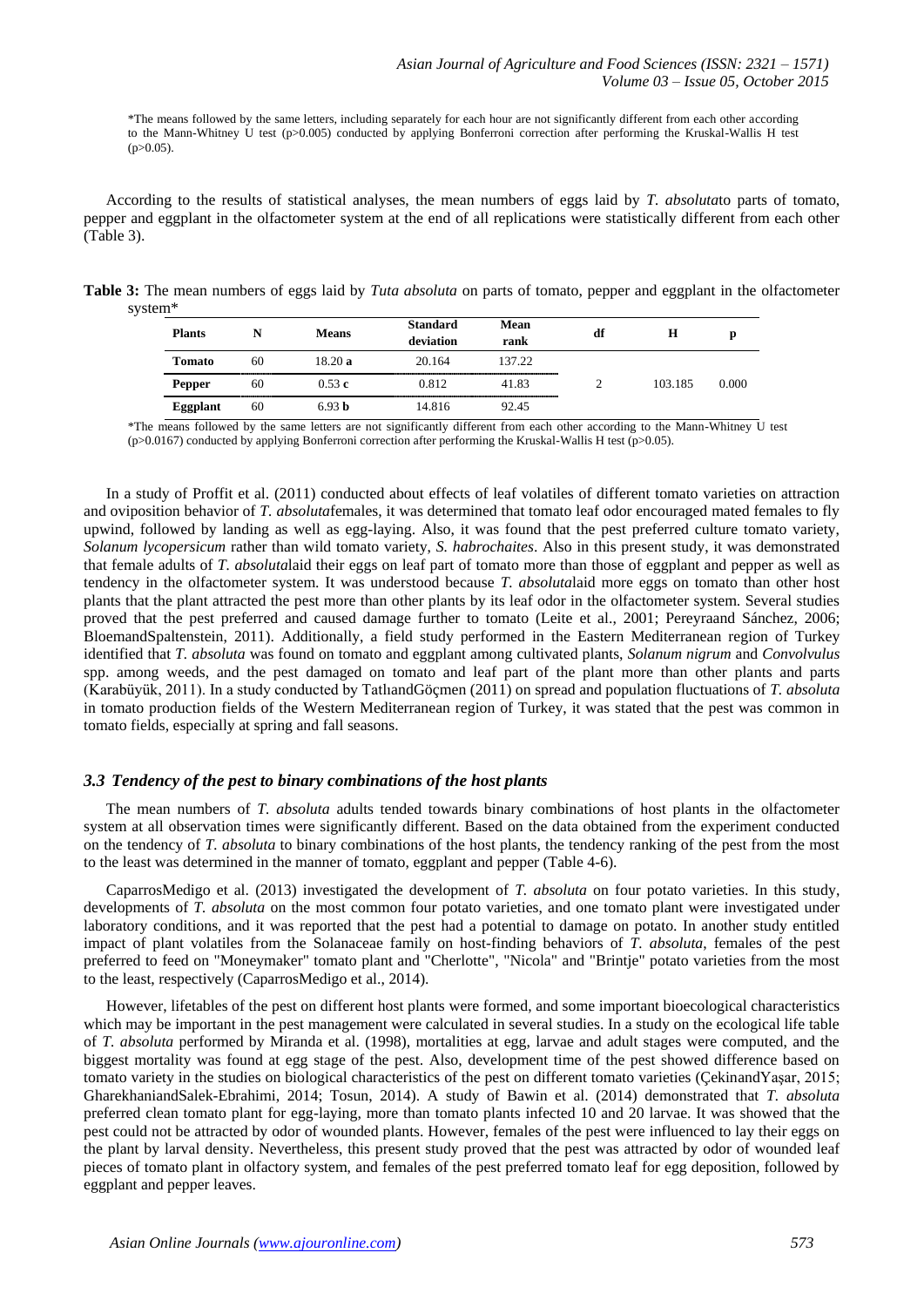|                       | <b>Plants</b> | N  | <b>Means</b>      | <b>Standard</b><br>deviation | Mean<br>rank | df             | $\mathbf H$ | p     |
|-----------------------|---------------|----|-------------------|------------------------------|--------------|----------------|-------------|-------|
|                       | Pepper        | 20 | 2.50 <sub>b</sub> | 1.504                        | 25.23        |                |             |       |
| $1^{\rm st}$ hour     | <b>Tomato</b> | 20 | 5.80a             | 1.704                        | 48.20        | $\overline{c}$ | 34.491      | 0.000 |
|                       | Other         | 20 | 1.70 <sub>b</sub> | 0.733                        | 18.08        |                |             |       |
| 3 <sup>rd</sup> hour  | <b>Pepper</b> | 20 | 2.65 <sub>b</sub> | 1.843                        | 27.98        |                |             |       |
|                       | <b>Tomato</b> | 20 | 6.10a             | 1.832                        | 47.45        | 2              | 34.520      | 0.000 |
|                       | Other         | 20 | 1.30c             | 0.865                        | 16.08        |                |             |       |
|                       | <b>Pepper</b> | 20 | 2.60 <sub>b</sub> | 1.875                        | 28.20        |                | 35.990      |       |
| $5^{\text{th}}$ hour  | <b>Tomato</b> | 20 | 6.25a             | 1.832                        | 47.78        | 2              |             | 0.000 |
|                       | Other         | 20 | 1.15c             | 0.875                        | 15.53        |                |             |       |
|                       | <b>Pepper</b> | 20 | 2.70 <sub>b</sub> | 1.922                        | 29.00        |                | 34.128      |       |
| $7^{\rm th}$ hour     | <b>Tomato</b> | 20 | 6.25a             | 2.049                        | 47.13        | 2              |             | 0.000 |
|                       | Other         | 20 | 1.05c             | 0.945                        | 15.38        |                |             |       |
|                       | <b>Pepper</b> | 20 | 2.55 <sub>b</sub> | 2.188                        | 28.10        |                |             |       |
| $9^{\text{th}}$ hour  | <b>Tomato</b> | 20 | 6.50a             | 2.090                        | 47.70        | 2              | 35.159      | 0.000 |
|                       | Other         | 20 | 0.95c             | 0.826                        | 15.70        |                |             |       |
|                       | <b>Pepper</b> | 20 | 2.50 <sub>b</sub> | 2.164                        | 28.28        |                |             |       |
| 24 <sup>th</sup> hour | <b>Tomato</b> | 20 | 6.65a             | 2.323                        | 47.53        | 2              | 34.589      | 0.000 |
|                       | Other         | 20 | 0.85c             | 0.813                        | 15.70        |                |             |       |

Table 4: The mean numbers of *Tuta absoluta* adults showed tendency to parts of pepper and tomato at the 1<sup>st</sup>, 3<sup>rd</sup>, 5<sup>th</sup>, 7<sup>th</sup>,  $9<sup>th</sup>$  and 24<sup>th</sup> hours in the olfactometer system\*

\*The means followed by the same letters, including separately for each hour are not significantly different from each other according to the Mann-Whitney U test (p>0.0167) conducted by applying Bonferroni correction after performing the Kruskal-Wallis H test  $(p>0.05)$ .

**Table 5:** The mean numbers of *Tuta absoluta* adults showed tendency to parts of pepper and eggplant at the  $1^{st}$ ,  $3^{rd}$ ,  $5^{th}$ ,  $7<sup>th</sup>$ , 9<sup>th</sup> and 24<sup>th</sup> hours in the olfactometer system\*

|                       | <b>Plants</b>   | N  | <b>Means</b>      | <b>Standard</b><br>deviation | Mean<br>rank | df             | $\mathbf H$ | p     |  |
|-----------------------|-----------------|----|-------------------|------------------------------|--------------|----------------|-------------|-------|--|
|                       | <b>Pepper</b>   | 20 | 2.80 <sub>b</sub> | 1.152                        | 28.33        |                |             |       |  |
| $1^{st}$ hour         | <b>Eggplant</b> | 20 | 5.90a             | 1.619                        | 49.05        | 2              | 41.242      | 0.000 |  |
|                       | Other           | 20 | 1.30c             | 0.979                        | 14.13        |                |             |       |  |
|                       | <b>Pepper</b>   | 20 | 2.45 <sub>b</sub> | 1.276                        | 26.23        |                |             |       |  |
| $3rd$ hour            | <b>Eggplant</b> | 20 | 6.20a             | 1.508                        | 49.65        | 2              | 40.892      | 0.000 |  |
|                       | Other           | 20 | 1.35c             | 0.813                        | 15.63        |                |             |       |  |
| $5^{\text{th}}$ hour  | <b>Pepper</b>   | 20 | 2.70 <sub>b</sub> | 1.218                        | 28.15        |                | 44.117      |       |  |
|                       | <b>Eggplant</b> | 20 | 6.15a             | 1.424                        | 49.65        | 2              |             | 0.000 |  |
|                       | Other           | 20 | 1.20c             | 0.768                        | 13.70        |                |             |       |  |
|                       | Pepper          | 20 | 2.80 <sub>b</sub> | 1.240                        | 28.68        |                | 43.479      |       |  |
| 7 <sup>th</sup> hour  | Eggplant        | 20 | 6.10a             | 1.483                        | 49.38        | 2              |             | 0.000 |  |
|                       | Other           | 20 | 1.10c             | 1.021                        | 13.45        |                |             |       |  |
|                       | <b>Pepper</b>   | 20 | 2.65 <sub>b</sub> | 1.268                        | 29.08        |                |             |       |  |
| 9 <sup>th</sup> hour  | <b>Eggplant</b> | 20 | 6.35a             | 1.531                        | 49.55        | 2              | 45.422      | 0.000 |  |
|                       | Other           | 20 | 1.00c             | 0.725                        | 12.88        |                |             |       |  |
|                       | <b>Pepper</b>   | 20 | 2.60 <sub>b</sub> | 1.603                        | 29.25        |                |             |       |  |
| 24 <sup>th</sup> hour | <b>Eggplant</b> | 20 | 6.50a             | 1.732                        | 48.80        | $\overline{c}$ | 42.286      | 0.000 |  |
|                       | Other           | 20 | 0.90c             | 0.718                        | 13.45        |                |             |       |  |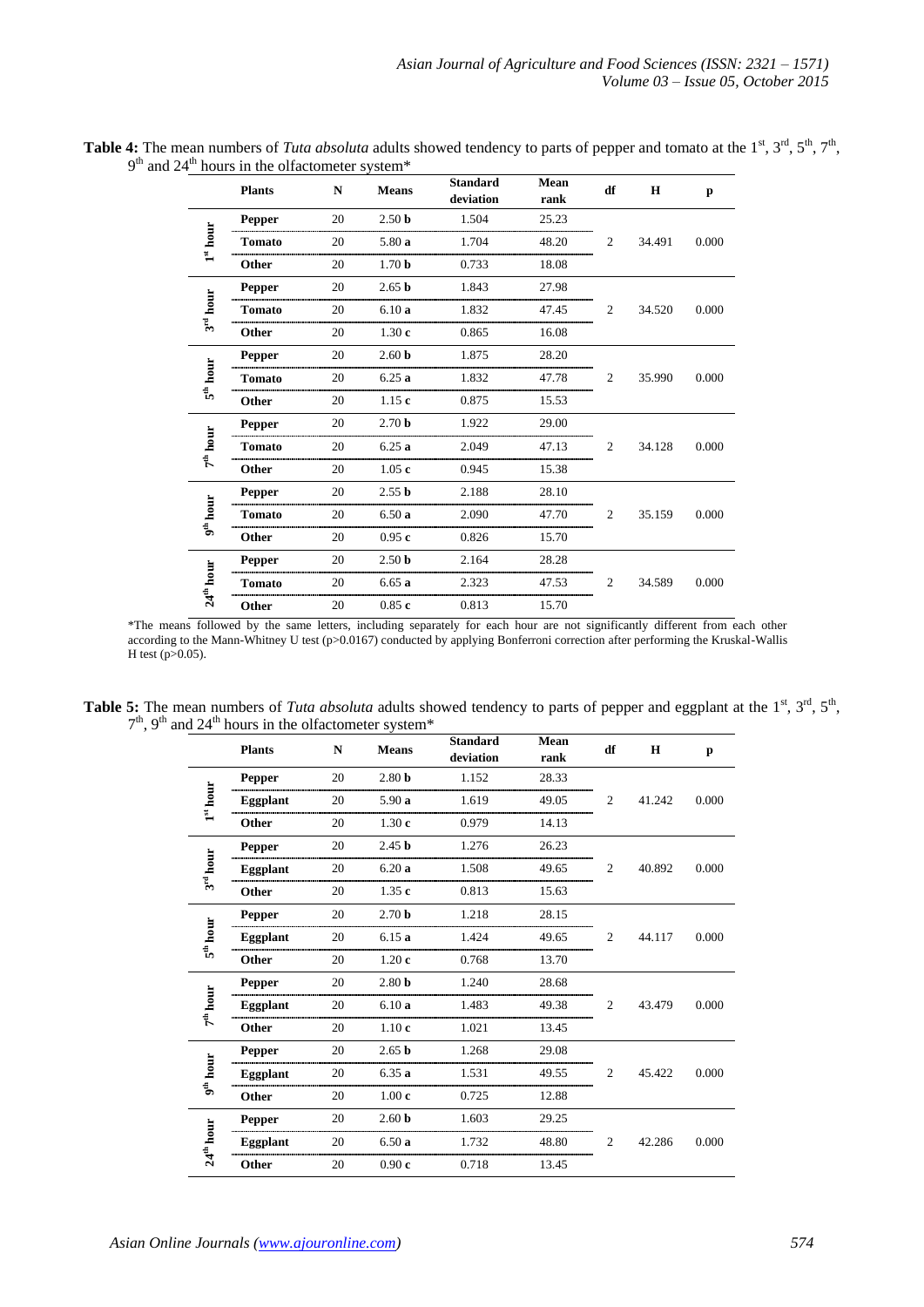\*The means followed by the same letters, including separately for each hour are not significantly different from each other according to the Mann-Whitney U test (p>0.0167) conducted by applying Bonferroni correction after performing the Kruskal-Wallis  $H$  test (p $>0.05$ ).

|                       | <b>Plants</b>   | N  | <b>Means</b>      | <b>Standard</b><br>deviation | Mean<br>rank | df             | $\mathbf H$ | p     |
|-----------------------|-----------------|----|-------------------|------------------------------|--------------|----------------|-------------|-------|
|                       | <b>Tomato</b>   | 20 | 5.20a             | 1.673                        | 44.63        |                |             |       |
| $1^{\rm st}$ hour     | Eggplant        | 20 | 3.95a             | 1.504                        | 35.58        | $\overline{2}$ | 39.881      | 0.000 |
|                       | Other           | 20 | 0.85 <sub>b</sub> | 0.671                        | 11.30        |                |             |       |
|                       | <b>Tomato</b>   | 20 | 5.20a             | 1.508<br>                    | 44.90        |                |             |       |
| $3rd$ hour            | <b>Eggplant</b> | 20 | 4.00 <sub>b</sub> | 1.451                        | 35.30        | $\overline{c}$ | 40.014      | 0.000 |
|                       | Other           | 20 | 0.80c             | 0.768                        | 11.30        |                |             |       |
|                       | <b>Tomato</b>   | 20 | 5.10a             | 1.483                        | 43.75        |                |             |       |
| $5^{\text{th}}$ hour  | <b>Eggplant</b> | 20 | 4.30a             | 1.302                        | 37.25        | 2              | 41.727      | 0.000 |
|                       | Other           | 20 | 0.60 <sub>b</sub> | 0.503                        | 10.50        |                |             |       |
|                       | <b>Tomato</b>   | 20 | 5.10a             | 1.553                        | 42.28        |                |             |       |
| $7^{\rm th}$ hour     | Eggplant        | 20 | 4.65a             | 1.424                        | 38.73        | 2              | 40.790      | 0.000 |
|                       | Other           | 20 | 0.30 <sub>b</sub> | 0.470                        | 10.50        |                |             |       |
|                       | <b>Tomato</b>   | 20 | 5.25a             | 1.618                        | 43.20        |                |             |       |
| $9^{th}$ hour         | <b>Eggplant</b> | 20 | 4.50a             | 1.539                        | 37.80        | 2              | 41.248      | 0.000 |
|                       | Other           | 20 | 0.30 <sub>b</sub> | 0.470                        | 10.50        |                |             |       |
|                       | <b>Tomato</b>   | 20 | 5.30a             | 1.559                        | 43.75        |                |             |       |
| 24 <sup>th</sup> hour | <b>Eggplant</b> | 20 | 4.45a             | 1.356                        | 37.25        | $\overline{c}$ | 41.889      | 0.000 |
|                       | Other           | 20 | 0.25 <sub>b</sub> | 0.444                        | 10.50        |                |             |       |

| Table 6: The mean numbers of Tuta absoluta adults showed tendency to parts of tomato and eggplant plants at the $1st$ , |  |  |
|-------------------------------------------------------------------------------------------------------------------------|--|--|
| $3rd$ , $5th$ , $7th$ , $9th$ and $24th$ hours in the olfactometer system <sup>*</sup>                                  |  |  |

\*The means followed by the same letters, including separately for each hour are not significantly different from each other according to the Mann-Whitney U test (p>0.0167) conducted by applying Bonferroni correction after performing the Kruskal-Wallis H test ( $p > 0.05$ ).

# *3.4 Preferences of the pest between the color and host plants*

The statistical analyses showed that there were significant differences between numbers of *T. absoluta* adults preferred to color and host plants at the 1<sup>st</sup>, 3<sup>rd</sup>, 5<sup>th</sup>, 7<sup>th</sup>, 9<sup>th</sup> and 24<sup>th</sup> hours in the olfactometer system (Table 7).

*T. absoluta* larvae have sufficient foods do not enter diapause, and the pest can give 10-12 generations under suitable conditions (EPPO, 2005). The control of this pest is difficult due to reasons such as broad host range, rapid and many reproductive. Therefore, studies on controlling of this pest are increasing more with each passing day. Biotechnical methods of pest control comprise one part of these studies.

In this present study, the preference of the pest among the color and host plants was determined.According to the results of the analyses, it was understood that black color was preferred by the pest, more than its host plants. Average 3.37 adults among 12 adults of *T. absoluta* released in the olfactometer system preferred to the black tube. Numbers of the pest preferred to leaf pieces of tomato and eggplant were average 2.98 and 2.63 adults at the end of the  $1<sup>st</sup>$  hour. Average 1.88 adults among 12 adults of *T. absoluta* preferred to transparent control tube at the end of the 1<sup>st</sup> hour.

The pest preferred to black tube than its host plants in all the observations made during the experiment. The pest also tended towards tomato more than other hosts. The preference ranking of the pest at the end of the experiment become in the form of black color, tomato, eggplant and transparent control tube from the most to the least, respectively (Table 7). In another study, it was announced that black sticky trap can be effective in the control of *T. absoluta* in the greenhouse cultivation (Anonymous, 2015). Again, black sticky traps with pheromone and without pheromone were used against *T. absoluta*, and attraction effects of these traps on *T. absoluta* adults were investigated in a study conducted in a tomato greenhouse by Oba et al. (2014). The results of the study showed that the black color in both traps with and without pheromone was effective to attract the pest. Additionally in this study, shades at different wavelengths of black sticky trap were used, and numbers of adults captured these traps were found significantly different (Oba et al., 2014). As for the present study performed by using the olfactometer, it was determined that the black color was more preferred by *T.*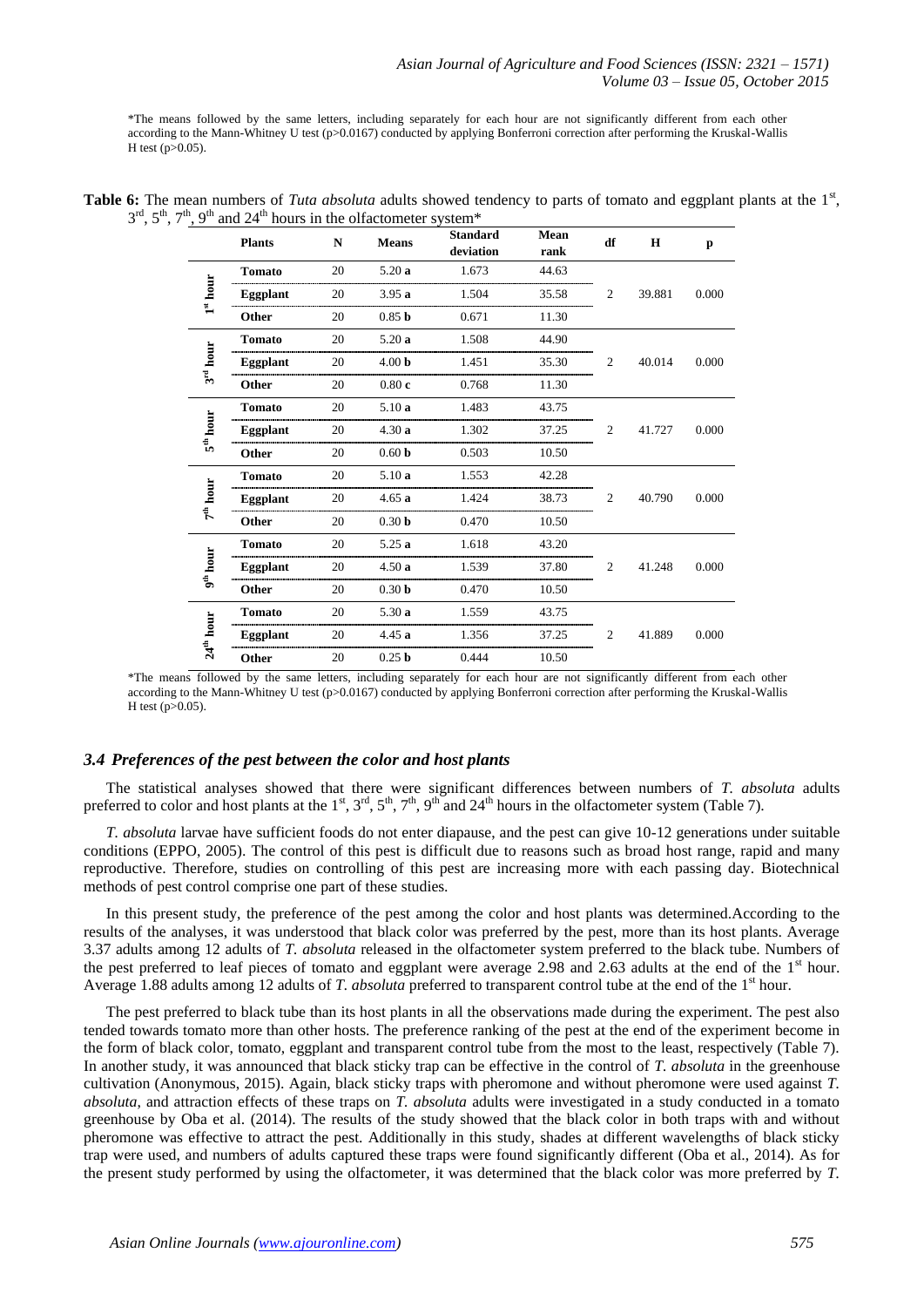*absoluta* than the odor of tomato leaf. This last point should receive attention because the data suggest that the black color can be effective in the scope of biotechnical control for the pest.

|  |  |  | Table 7: The mean numbers of Tuta absoluta adults showed tendency to parts of pepper and tomato as well as                                                                        |  |  |  |  |  |  |
|--|--|--|-----------------------------------------------------------------------------------------------------------------------------------------------------------------------------------|--|--|--|--|--|--|
|  |  |  | transparent and black tubes at the 1 <sup>st</sup> , 3 <sup>rd</sup> , 5 <sup>th</sup> , 7 <sup>th</sup> , 9 <sup>th</sup> and 24 <sup>th</sup> hours in the olfactometer system* |  |  |  |  |  |  |

|                            | <b>Plants</b>       | $\mathbf N$ | <b>Means</b>      | <b>Standard</b><br>deviation | Mean<br>rank | df | H       | p     |
|----------------------------|---------------------|-------------|-------------------|------------------------------|--------------|----|---------|-------|
|                            | <b>Tomato</b>       | 60          | 2.98a             | 1.359                        | 186.20       |    |         |       |
|                            | <b>Eggplant</b>     | 60          | 2.63a             | 1.288                        | 168.55       |    |         |       |
| $1^{\rm st}$ hour          | <b>Control tube</b> | 60          | 1.88 <sub>b</sub> | 1.541                        | 119.32       | 4  | 90.936  | 0.000 |
|                            | <b>Black Tube</b>   | 60          | 3.37a             | 1.594                        | 202.53       |    |         |       |
|                            | Other               | 60          | 1.13 <sub>b</sub> | 0.833                        | 75.90        |    |         |       |
|                            | <b>Tomato</b>       | 60          | $2.88$ ab         | 1.354                        | 182.79       |    |         |       |
| $3^{rd}$ hour              | <b>Eggplant</b>     | 60          | 2.57 <sub>b</sub> | 1.226                        | 167.69       |    |         |       |
|                            | <b>Control</b> tube | 60          | 1.87c             | 1.512                        | 120.63       | 4  | 115.933 | 0.000 |
|                            | <b>Black Tube</b>   | 60          | 3.78a             | 1.786                        | 216.69       |    |         |       |
|                            | Other               | 60          | 0.88 <sub>d</sub> | 0.761                        | 64.70        |    |         |       |
| 5 <sup>th</sup> hour       | <b>Tomato</b>       | 60          | $2.95$ ab         | 1.346                        | 185.61       |    |         |       |
|                            | <b>Eggplant</b>     | 60          | 2.63 <sub>b</sub> | 1.193                        | 170.38       |    |         |       |
|                            | <b>Control tube</b> | 60          | 1.75c             | 1.361                        | 112.88       | 4  | 119.937 | 0.000 |
|                            | <b>Black tube</b>   | 60          | 3.70a             | 1.640                        | 216.68       |    |         |       |
|                            | Other               | 60          | 0.98d             | 0.770                        | 66.96        |    |         |       |
|                            | <b>Tomato</b>       | 60          | $3.12$ ab         | 1.277                        | 193.14       |    |         |       |
|                            | Eggplant            | 60          | 2.72 <sub>b</sub> | 1.106                        | 174.03       |    | 151.575 |       |
| $7^{\text{\tiny th}}$ hour | <b>Control tube</b> | 60          | 1.62c             | 1.303                        | 107.68       | 4  |         | 0.000 |
|                            | <b>Black tube</b>   | 60          | 3.80a             | 1.471                        | 222.09       |    |         |       |
|                            | Other               | 60          | $0.73$ d          | 0.660                        | 55.56        |    |         |       |
|                            | <b>Tomato</b>       | 60          | $3.33$ ab         | 1.446                        | 200.23       |    |         |       |
|                            | Eggplant            | 60          | 2.83 <sub>b</sub> | 1.330                        | 177.23       |    |         |       |
| 9 <sup>th</sup> hour       | <b>Control tube</b> | 60          | 1.60c             | 1.417                        | 109.71       | 4  | 145.198 | 0.000 |
|                            | <b>Black tube</b>   | 60          | 3.63a             | 1.573                        | 210.64       |    |         |       |
|                            | Other               | 60          | 0.60 <sub>d</sub> | 0.718                        | 54.70        |    |         |       |
|                            | <b>Tomato</b>       | 60          | $3.27$ ab         | 1.471                        | 196.96       |    |         |       |
|                            | Eggplant            | 60          | 2.77 <sub>b</sub> | 1.212                        | 174.38       |    |         |       |
| 24th hour                  | Control tube        | 60          | 1.58c             | 1.293                        | 105.88       | 4  | 141.422 | 0.000 |
|                            | <b>Black tube</b>   | 60          | 3.65a             | 1.459                        | 215.33       |    |         |       |
|                            | Other               | 60          | $0.73$ d          | 0.899                        | 59.95        |    |         |       |

<sup>\*</sup>The means followed by the same letters, including separately for each hour are not significantly different from each other according to the Mann-Whitney U test (p>0.005) conducted by applying Bonferroni correction after performing the Kruskal-Wallis H test (p>0.05).

# **4. CONCLUSION**

*Tuta absoluta* preferred tomato more than eggplant and pepper. Also, eggplant was more preferred by the pest than pepper. Although pepper is a hos plant of the pest, this plant was almost no preferred by the pest in the restricted fly area. However, even if it was less when compared with other host plants, pepper was preferred by the pest to lay egg in the olfactometer system. The data showed that the pest can use pepper as host plant in compulsory cases. In addition, it was concluded that attractive feature of the black color can be used in the scope of biotechnical control against the pest.

## **5. POTENTIAL CONFLICT OF INTEREST**

The authors declare that they have no conflict of interest.

# **6. ACKNOWLEDGMENT**

This study is a part of M.Sc. thesis performed by the first author in the Graduate School of Natural and Applied Sciences in SüleymanDemirel University.We would like to thank Scientific Research Projects Management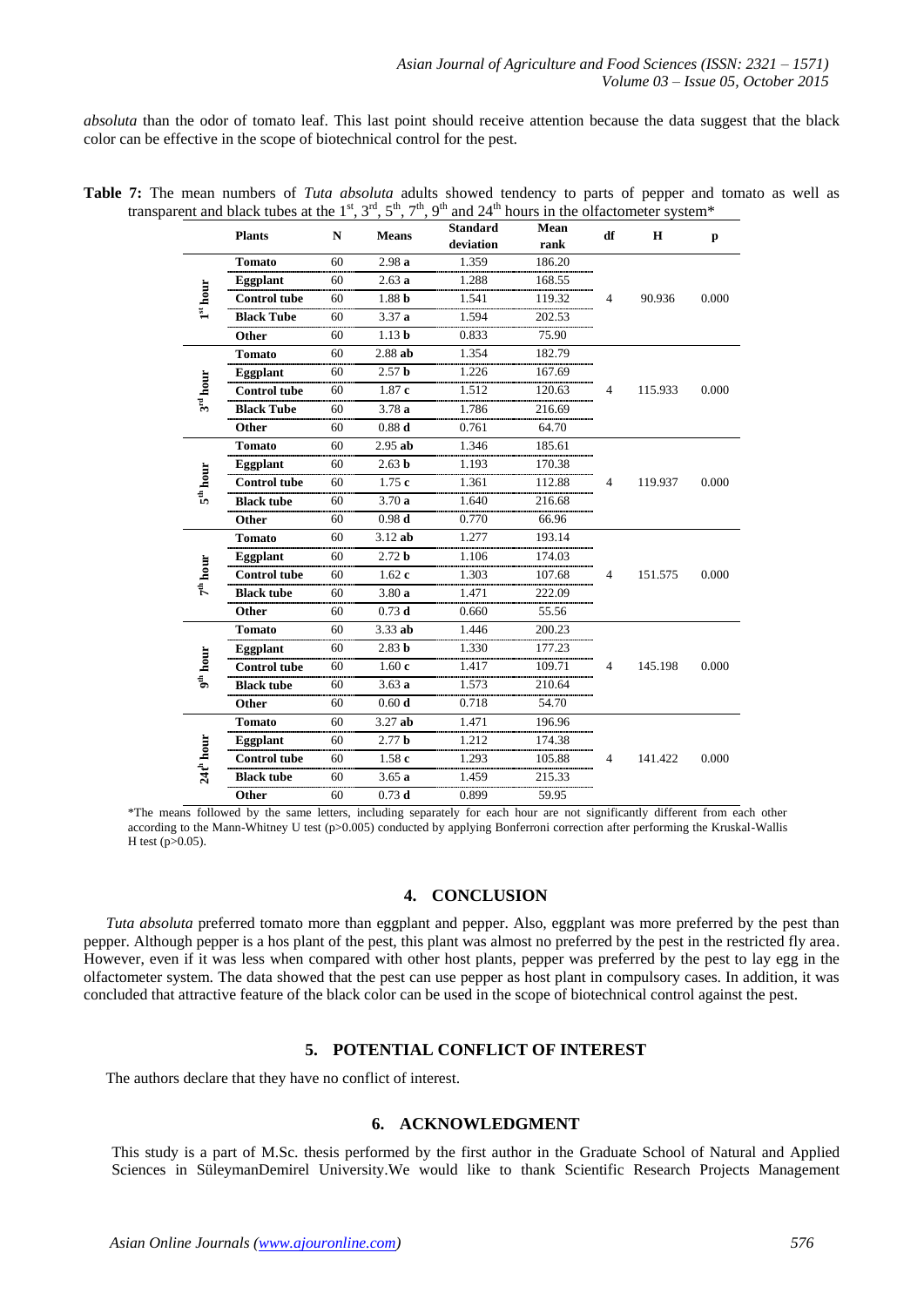Department of SüleymanDemirel University for their financial support to our study with the project number 4264- YL1-15.

## **7. REFERENCES**

- Anonymous, "Real IPM Technical Brief *Tuta absoluta*", (Web page: http://realipm.com/wpcontent/uploads/2014/07/Tuta-absoluta-Review.pdf), (Accessed date: March 2015).
- Balzan, M.V., Moonen, A.C., "Management strategies for the control of *Tuta absoluta* (Lepidoptera: Gelechiidae) damage in open-field cultivations of processing tomato in Tuscany (Italy)", Bulletin OEPP/EPPO Bulletin, vol. 42, no. 2, pp. 217–225,2012.
- Bayram, Y., Bektaş, Ö., Büyük, M., Bayram, N., Duman,M., Mutlu, Ç., "A survey of tomato leafminer [(*Tuta absoluta* Meyrick) (Lepidoptera: Gelechiidae)] and its natural enemies in the South-east Anatolia Region", Turkish Journal of Biological Control, vol. 5, no. 2, pp. 99–110,2014.
- Bawin, T., Backer, L.D., Dujeu, D., Legrand, P., CaparrosMegido, R., Francis,F., Verheggen, J., "Infestation level influences oviposition site selection in the tomato leafminer*Tuta absoluta* (Lepidoptera: Gelechiidae)", Insects, vol. 5, pp. 877–884,2014.
- Birgücü, A.K., Bayındır, A., Çelikpençe, Y., Karaca, İ., "Growth inhibitory effects of bio- and synthetic insecticides on *Tuta absoluta* (Meyrick, 1917) (Lepidoptera: Gelechiidae)", Turkish Journal of Entomology, vol. 38, no. 4, pp. 389–400,2014.
- Birgücü, A.K., Turanlı, F., Gümüş, E., Güzel,B., Karsavuran, Y., "The effect of grape cultivars on oviposition preference and larval survival of *Lobesia botrana* Den. & Schiff. (Lepidoptera: Tortricidae)", Fresenius Environmental Bulletin, vol. 24, no. 1, pp. 33–38,2015.
- Bloem, S.,Spaltenstein, E., New Pest Response Guidelines Tomato Leafminer (*Tuta absoluta*), Emergency and Domestic Programs, United States,2011.
- CaparrosMegido, R., Brostaux, Y., Haubruge,E., Verheggen, F.J., "Propensity of the tomato leafminer, *Tuta absoluta* (Lepidoptera: Gelechiidae), to develop on four potato plant varieties", American Journal of Potato Research, vol. 90, pp. 255–260,2013.
- CaparrosMegido, R., De Backer, L., Ettaïb, R., Brostaux, Y., Fauconnier, M.-L., Delaplace, P., Lognay, G., Belkadhi, M.S., Haubruge, E., Francis, F., Verheggen, F.J., "Role of larval host plant experience and solanaceous plant volatile emissions in *Tuta absoluta* (Lepidoptera: Gelechiidae) host finding behavior", Arthropod-Plant Interactions, vol. 8, pp. 293-304,2014.
- Çekin, D.,Yaşar, B., "The life table of *Tuta absoluta* (Meyrick, 1917) (Lepidoptera: Gelechiidae) on different tomato varieties", Journal of Agricultural Sciences, vol. 21, no. 2, pp. 199–206,2015.
- Durmuşoğlu, E., Hatipoğlu,A., Balcı, H., "Efficiency of some plant extracts against *Tuta absoluta* (Meyrick, 1917) (Lepidoptera: Gelechiidae) under laboratory conditions", Turkish Journal of Entomology, vol. 35, no. 4, pp. 651– 663,2011.
- EPPO, "European and Mediterranean Plant Protection Organization data sheets on quarantine pests", Bulletin OEPP/EPPO Bulletin, vol. 35, pp. 434-435,2005.
- FAO, "Food and Agriculture Organization of the United Nations" (Web page: http://faostat.fao.org/site/339/default.aspx), (Accessed date: December 2014).
- Harizanova, V., Stoeva,A., Mohamedova, M., "Tomato leaf miner, *Tuta absoluta* (Meyrick, 1917) (Lepidoptera: Gelechiidae)-first record in Bulgaria", Agricultural Science and Technology, vol. 1, no. 3, pp. 95–98,2009.
- Gharekhani, G.H., Salek-Ebrahimi, H., "Life table parameters of *Tuta absoluta* (Lepidoptera: Gelechiidae) on different varieties of tomato", Journal of Economic Entomology, vol. 107, no. 5, pp. 1765–1770,2014.
- Karabüyük, F., "Determination of Tomato Leafminer [*Tuta absoluta* (Meyrick)] Host, Population Development with Parasitoid and Predators in the Vegetable Fields of the Eastern Mediterranean",Çukurova University, Institute of Natural and Applied Sciences, M.Sc. Thesis (Unpublished), Adana, 48 pp, 2011.
- Karut, K., Kazak, C., Döker,İ., Ulusoy, M.R., "Pest status and prevalence of Tomato moth *Tuta absoluta* (Meyrick 1917) (Lepidoptera: Gelechiidae) in tomato growing greenhouses of Mersin", Turkish Journal of Entomology, vol. 35, no. 2, pp. 339–347,2011.
- Kılıç, T., "First record of *Tuta absoluta* in Turkey",Phytoparasitica, vol. 38, no. 3, pp. 243–244,2010.
- Kruskal, W.H., "A nonparametric test for the several sample problems", The Annals of Mathematical Statistics, vol. 23, pp. 525–540,1952.
- Kruskal, W.H., Wallis, W.A., "Use of ranks", Journal of American Statistical Association, vol. 47, pp. 583– 621,1952.
- Lietti, M.M.M., Botto,E., Alzogaray, R.A., "Insecticide resistance in Argentine populations of *Tuta absoluta* (Meyrick) (Lepidoptera: Gelechiidae)", Neotropical Entomology, vol. 34, no. 1, pp. 113–119,2005.